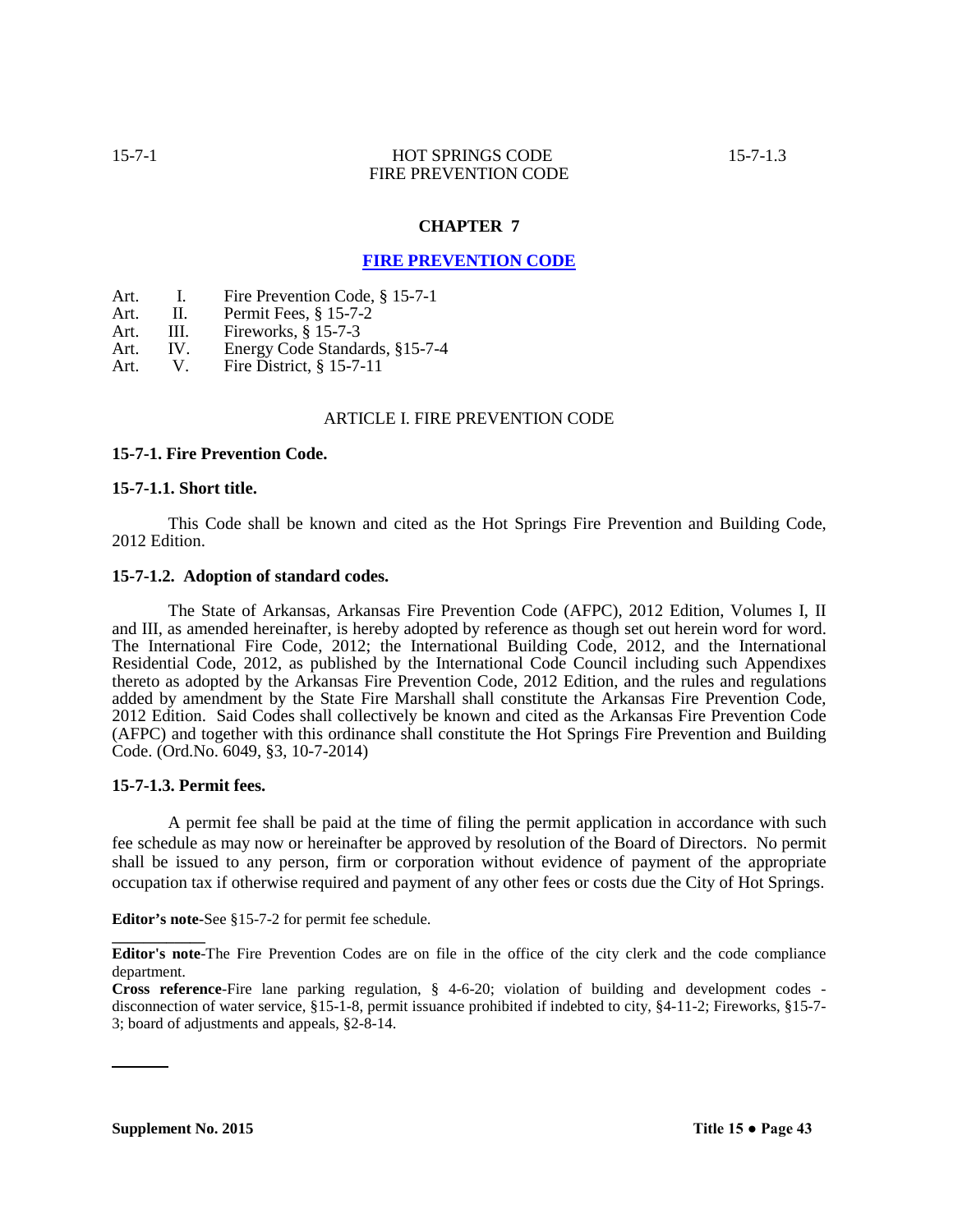## **15-7-1.4. Penalty.**

The penalty for violation of this ordinance shall, upon conviction in the Hot Springs District Court, or any other court of competent jurisdiction be such fines and penalties as established by the general penalty clause for the Hot Springs Code of Ordinances as may now or hereafter be enacted by the Hot Springs Board of Directors.

### **15-7-1.5. Additions, deletions and revisions.**

The Arkansas Fire Prevention Code (AFPC), is hereby amended by adding the following new sections or additions to such existing sections as appropriate and deleting or revising certain sections as indicated hereinafter.

- (a) *Related codes*. References to an Electrical, Gas, Mechanical or Plumbing Code, are hereby amended to mean such technical codes, as may now or hereafter be adopted by the City of Hot Springs.
- (b) *Unsafe buildings*. Unsafe buildings, structures or service systems shall be abated by repair and rehabilitation or by demolition in accordance with the applicable ordinances of the City of Hot Springs relative to such repair, rehabilitation or demolition.
- (c) *Moving permits*. Upon issuance of a permit for the moving of any building or structure, the Building Official shall cause notice to be given to all City departments, utility companies, and other such parties whose property or interests may be affected by the move. Said notice shall be issued at least forty-eight (48) hours before the movement is actually begun. The notice shall state the route to be taken and the commencement and completion times and dates. The Chief of Police and the Building Official shall have authority to prescribe the route and hours for the move, and such route and hours shall be specified upon the permit prior to approval and issuance by the Building Official. All buildings or structures moved in the City of Hot Springs shall be accompanied by an adequate police escort as prescribed by the Chief of Police.
- (d) Building Heights
	- I. Building heights. Any reference to 30 feet (9144 mm) in section 905.3.1 of the International Fire Code and the International Building Code is hereby changed to 20 feet and the following exception is hereby added to said sections 905.3.1: "Class I dry standpipes are allowed in R-I occupancy where the floor level of the highest story is located less than 30 feet above the lowest level of the fire department vehicle access.
	- II. Building heights in Thermal Basin District. Any building over 20 feet in height must have a Class I standpipe system installed in accordance with NFPA 14.
- (e) Fire department connections. Section 903.3.7 of the International Fire Code is hereby amended to read as follows: "All fire department connections shall be within 50 feet of a fire hydrant." Distance could be increased to 100 feet where allowed by the Fire Code official.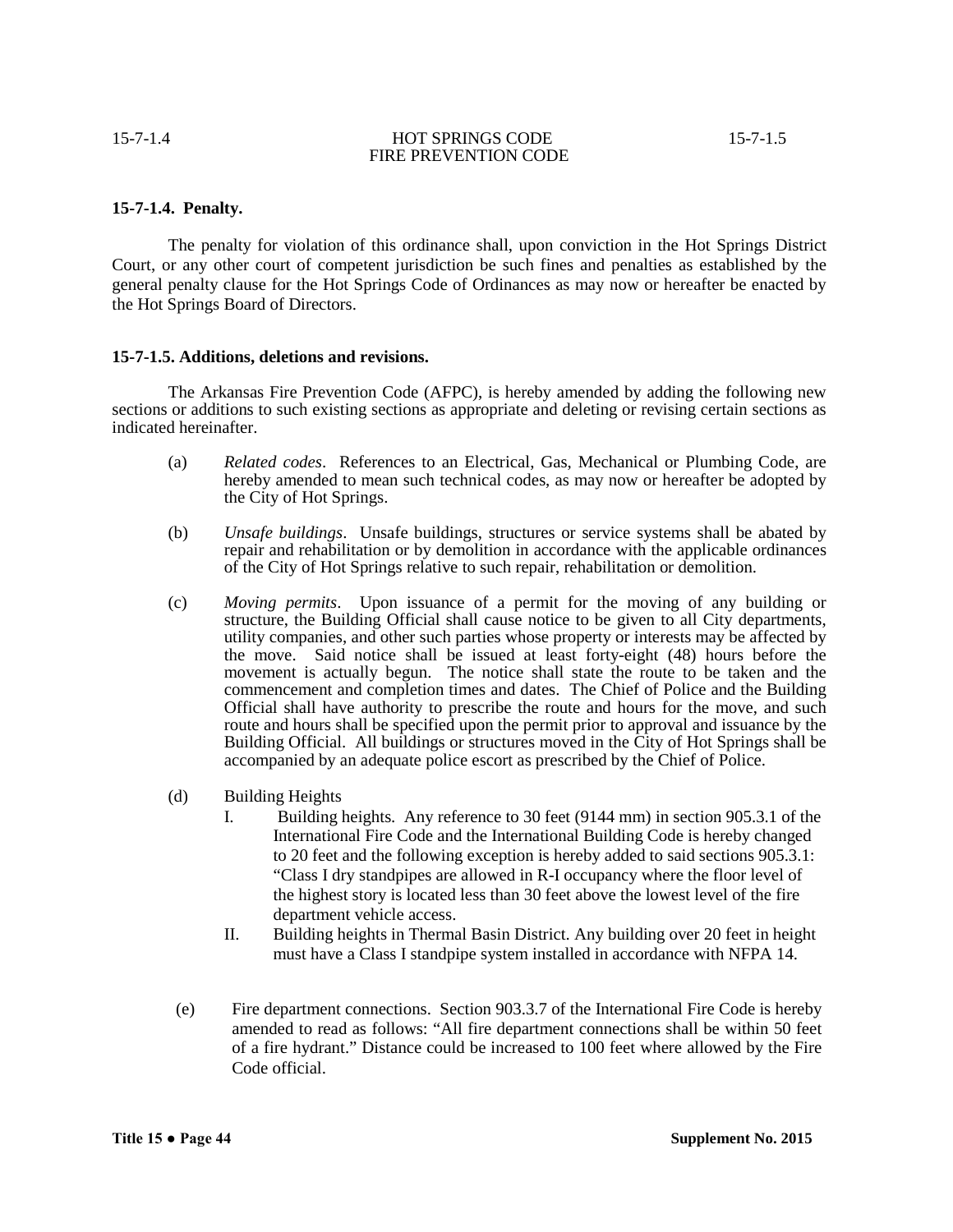## 15-7-1.5 HOT SPRINGS CODE 15-7-2.1 FIRE PREVENTION CODE

(f) Type V (wood) construction. Type V construction is allowed in the Fire District, if the structure is protected throughout with an Automatic Sprinkler System in compliance with the Arkansas Fire Prevention Code and is not less than twenty (20) feet from any other structure or property line. (Ord. No. 5741, § 1, 11-3-09)

(Ord. No.6049, 10-7-2015)

(g) Any habitable space containing a closet shall comply with the requirements of a bedroom (sleeping unit).

# ARTICLE II. PERMIT FEES

Permit Fees as associated with the Fire Prevention and Building Code for the City of Hot Springs are hereby adopted as follows:

## **15-7-2. Permit fees.**

The following fee schedules are hereby adopted pursuant to the Arkansas Fire Prevention Code.

## **15-7-2.1. Building permit fee schedule.**

The following "building permit fee schedule" is hereby adopted as the approved fee schedule for the Arkansas Fire Prevention Code.

#### BUILDING PERMIT FEE SCHEDULE

## A. BUILDING PERMIT FEES.

Building permit fees shall be based on the construction valuation of the proposed structure as follows. The valuation shall establish using the latest edition of "RS Means Square Foot Costs" for the Hot Springs area.

(1) Incentive Permit Fee Waiver. Permit fees for Hot Springs Housing Authority are exempt from compliance with HSC § 15-4-5(A) effective June 1, 2017 through December 31, 2018. (Ord. No. 6198, §1, 6-6-2017)

| <b>Total Building Valuation</b> | Permit Fee                                 |                                                            |  |
|---------------------------------|--------------------------------------------|------------------------------------------------------------|--|
|                                 | \$0.00 to \$1,500                          | \$11.25                                                    |  |
| \$1,501 to \$50,000             | from $$1,501$ to and including $$50,000$ . | \$11.25 plus $$3.75$ for each thousand or fraction thereof |  |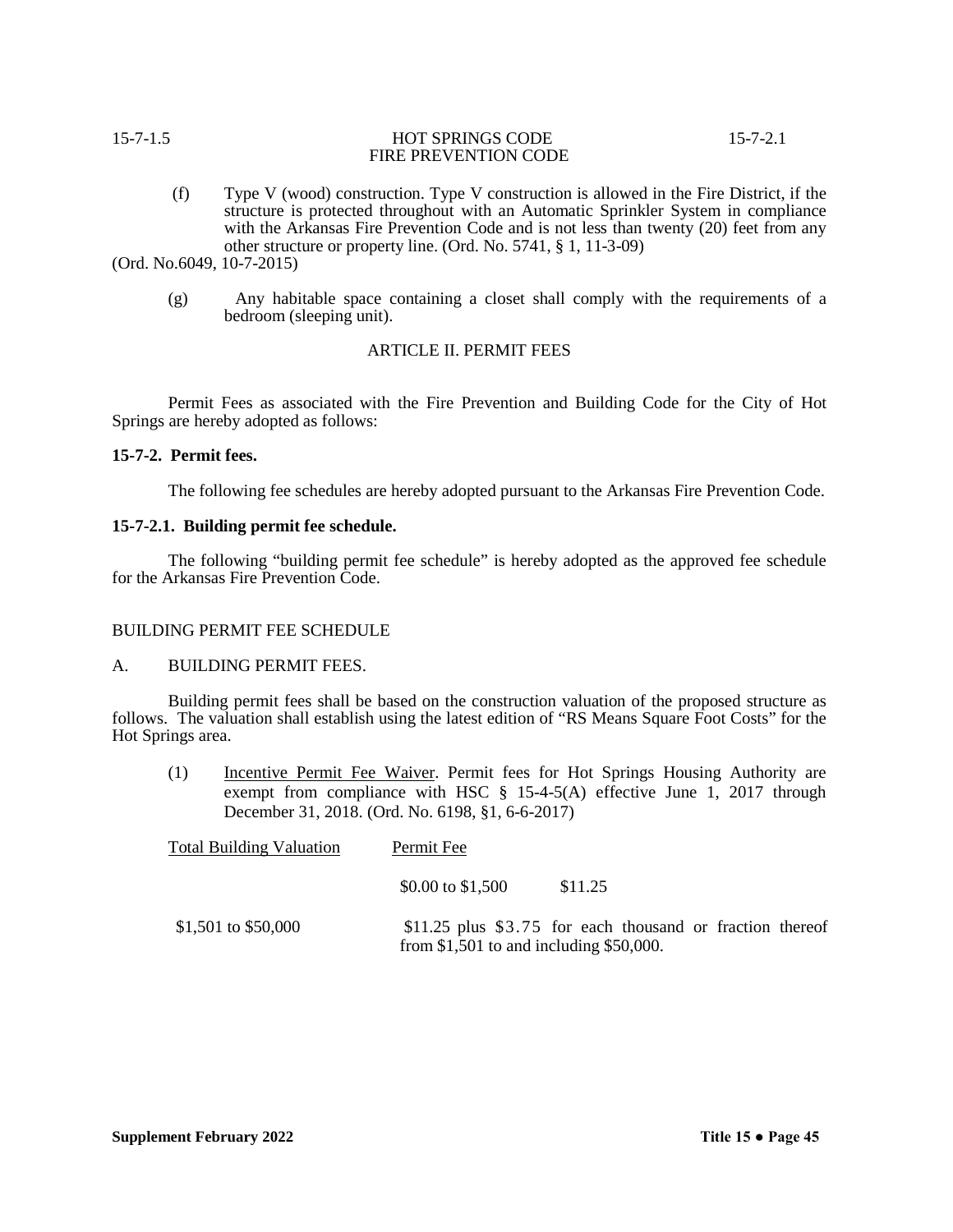| \$50,001 to \$100,000  | $$195.00$ for the first \$50,000, plus \$3.00 for each additional<br>thousand or fraction thereof, to and including \$100,000. |
|------------------------|--------------------------------------------------------------------------------------------------------------------------------|
| \$100,001 to \$500,000 | $$342.00$ for the first \$100,000 plus \$2.25 for each additional<br>thousand or fraction thereof, to and including \$500,000. |
| \$500,001 and up       | $$1,242.75$ for the first \$500,000 plus \$1.50 for each additional<br>thousand or fraction thereof.                           |

### B. BUILDING MOVING FEE.

The permit fee for the moving of any building or structure is \$50.00.

## C. DEMOLITION FEE.

The permit fee for the demolition of any building or structure is \$50.00.

### D. PLAN CHECKING FEE.

When the proposed construction is of significant technical complexity and a plan is required to be submitted in accordance with the applicable provisions of the building code, a plan checking fee shall be paid at the time of submitting plans and specifications for checking. Said plan checking fee shall be equal to one-half (1/2) of the building permit fee. Such plan checking fee is in addition to the building permit fee.

(1) Incentive Planning Check Fee Waiver. Permit fees for Hot Springs Housing Authority are exempt from compliance with HSC § 15-4-5(A) effective June 1, 2017 through December 31, 2018.

## E. TEMPORARY STRUCTURE & USE PERMIT FEE.

A permit fee of \$50.00 shall be charged for each temporary structure or use as defined by the International building code. Said fee shall be in addition to any other fees or charges as may be required by the transient merchant or occupation tax ordinances of the city.

#### F. EDUCATIONAL PROGRAM SURCHARGE.

A surcharge in the amount of fifty cents (.50) per each one thousand dollars (\$1,000) of construction authorized on any non-residential construction permit issued by the City of Hot Springs is hereby imposed to financially support the craft training education program as authorized by the Arkansas Construction Industry Craft Training Act (A.C.A. ' 6-55-106). The maximum surcharge for any construction project permitted shall be one thousand dollars (\$1,000). This surcharge shall be collected and administered in accordance with such rules and regulations as may be prescribed by the Chief Fiscal Office of the State of Arkansas and as authorized by the Arkansas Construction Industry Craft Training Act..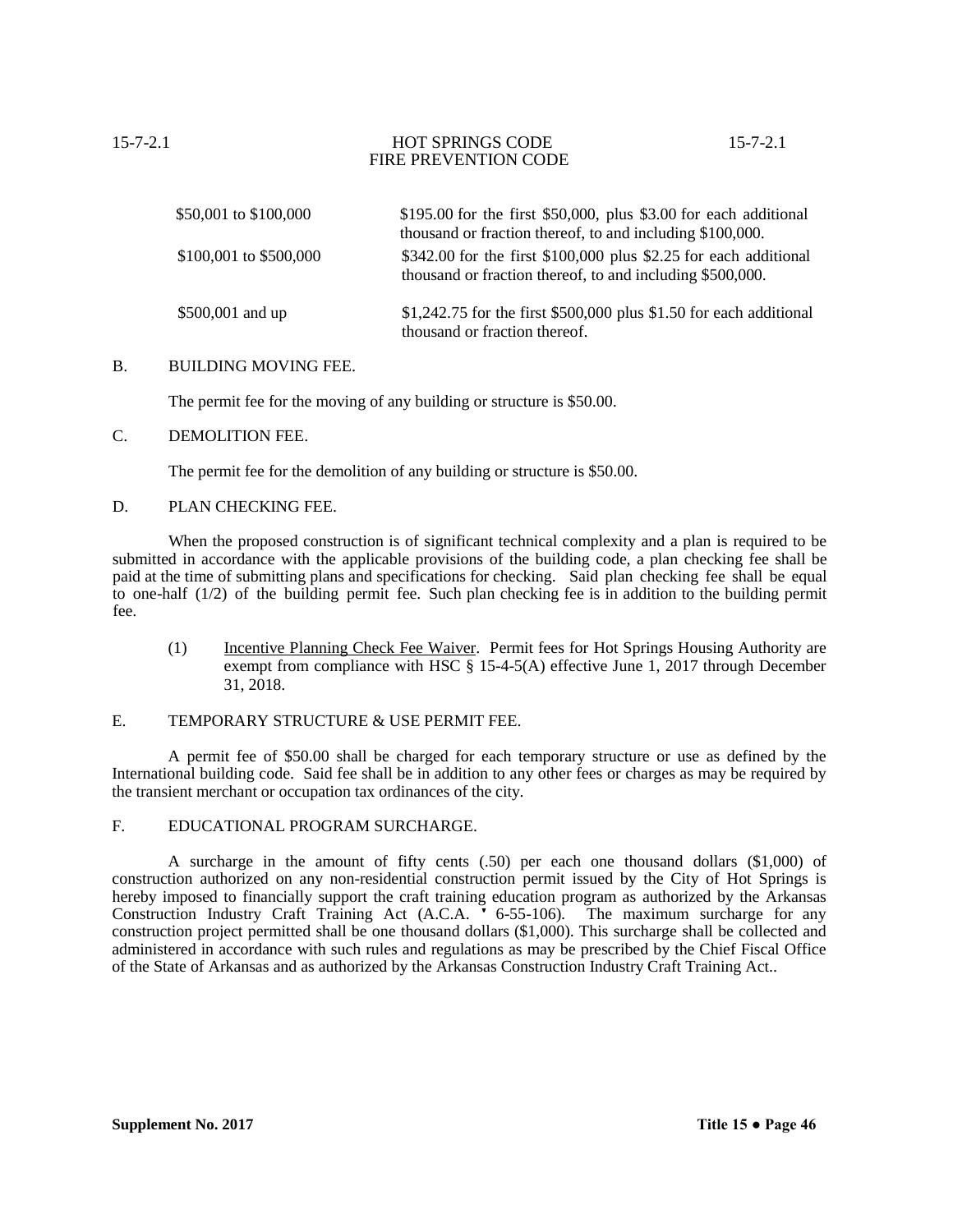## G. REINSPECTION FEE.

A re-inspection fee of \$50.00 shall be paid for each re-inspection necessitated by the failure of any inspection as required by the Arkansas Fire Prevention Code. Provided, however, that a re-inspection fee shall not be required for the first re-inspection.<br>H. PENALTY.

*H. PENALTY.*

Where work for which a permit is required by the Arkansas Fire Prevention Code is started or proceeded prior to obtaining said permit, the fees herein specified shall be tripled, but the payment of such triple fee shall not relieve any persons from fully complying with the requirements of the said code in the execution of the work nor from any other penalties prescribed therein.

## I. REFUNDS/SUBSTITUTIONS.

Once permit fees have been paid, they shall not be refunded. If one permitted contractor is replaced by another permitted contractor, a new building permit shall be issued and the appropriate fees paid.

## J. AFTER-HOURS INSPECTIONS.

Shall be \$40.00 per hour or portion thereof with a 3 hour minimum.

**Editor's note -**The administrative policy for after-hours construction code inspections is on file in the office of the city clerk.

**Cross reference** - §15-1-9, Building and Construction Code Fee Waiver; §4-11-2, Permit issuance prohibited if indebted to city.

## **15-7-2.2. Fire department permit and inspection fee schedule.**

(a) The following "Fire Department Permit and Inspection Fee Schedule" is hereby adopted as the approved fee schedule for various services conducted by the Hot Springs Fire Department pursuant to the Arkansas Fire Prevention Code.

## FIRE DEPARTMENT PERMIT AND INSPECTION FEE SCHEDULE

| $\mathbf{\Gamma}$<br>TIJDI LUTIUIJO |        |                    |  |
|-------------------------------------|--------|--------------------|--|
| <b>Description</b>                  | Fee    | Code Reference $#$ |  |
| Day care                            | 30.00  | 106                |  |
| Foster home (\$300.00 maximum fee)  | 30.00  | 106                |  |
| Health care facility                | 500.00 | 106                |  |
| Miscellaneous required inspections  | 50.00  | 106                |  |
| Certificate of occupancy            | 50.00  | 106                |  |

### A. INSPECTIONS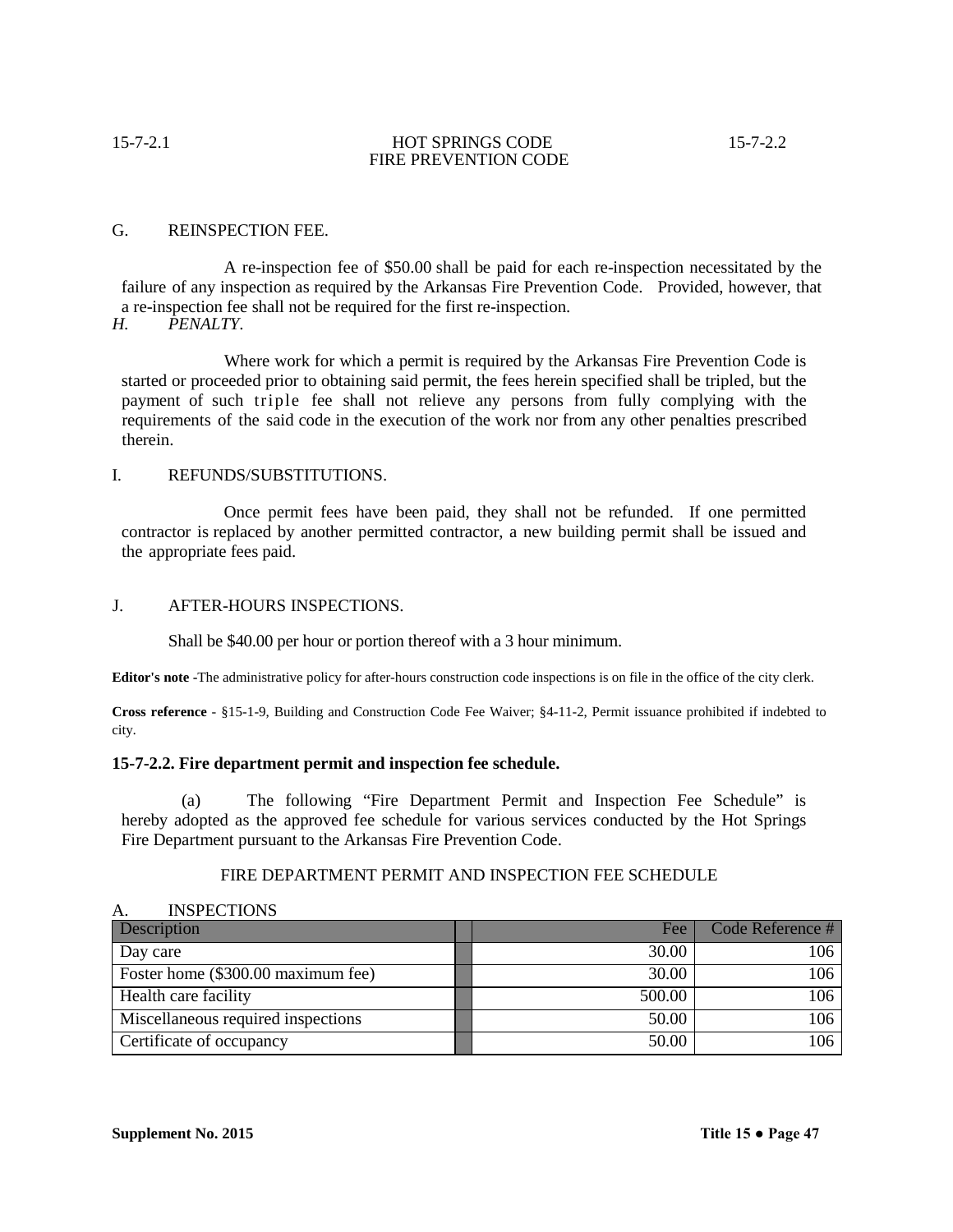# 15-7-2.2 HOT SPRINGS CODE 15-7-2.2 FIRE PREVENTION CODE

### B. PLAN REVIEW FEES

| Description             | Fee                 | Code Reference # |
|-------------------------|---------------------|------------------|
| Sprinkler plan reviews  | .05 per square foot | 901.2            |
| Fire alarm plan reviews | .05 per square foot | 907.1            |

# C. CONSTRUCTION PERMITS

| Description                           | Fee                                    | Code Reference # |
|---------------------------------------|----------------------------------------|------------------|
| Fire sprinkler/test                   | \$50.00 minimum fee for 1 to 100       | 105.7.1          |
|                                       | heads plus $50¢$ per head over 100     |                  |
| Standpipe system test                 | \$50.00                                | 105.7.15         |
| Automatic hood fire extinguisher test | \$50.00                                | 105.7.1          |
| Fuel tank leak test                   | \$50.00                                | 105.7.7          |
| Fuel fine leak test                   | \$50.00                                | 105.7.7          |
| Automatic fire alarm system test      | \$50.00 minimum fee for 1 to 100       | 105.7.6          |
|                                       | devices plus $50¢$ per device over 100 |                  |
| Compressed gas systems                | \$50.00                                | 105.7.2          |
| Fire pumps and related equipment      | \$50.00                                | 105.7.7          |
| Hazardous materials storage           | \$50.00                                | 105.7.9          |
| Private fire hydrant                  | \$50.00                                | 105.7.12         |
| <b>Industrial</b> ovens               | \$50.00                                | 105.7.10         |
| L.P. gas                              | \$50.00                                | 105.7.11         |
| Spraying or dipping operations        | \$50.00                                | 105.7.14         |

# D. OPERATIONAL PERMITS

| Description                | Fee     | Code Reference# |
|----------------------------|---------|-----------------|
| Aerosol products           | \$30.00 | 105.6.1         |
| Amusement buildings        | \$30.00 | 105.6.2         |
| <b>Aviation facilities</b> | \$30.00 | 105.6.3         |
| Carnivals & fairs          | \$30.00 | 105.6.4         |
| <b>Battery</b> systems     | \$30.00 | 105.6.8         |
| Compressed gases           | \$30.00 | 105.6.13        |
| Exhibits & trade shows     | \$30.00 | 105.6.14        |
| Fire hydrants and valves   | \$30.00 | 105.6.1         |
| Explosives                 | \$30.00 | 105.6.2         |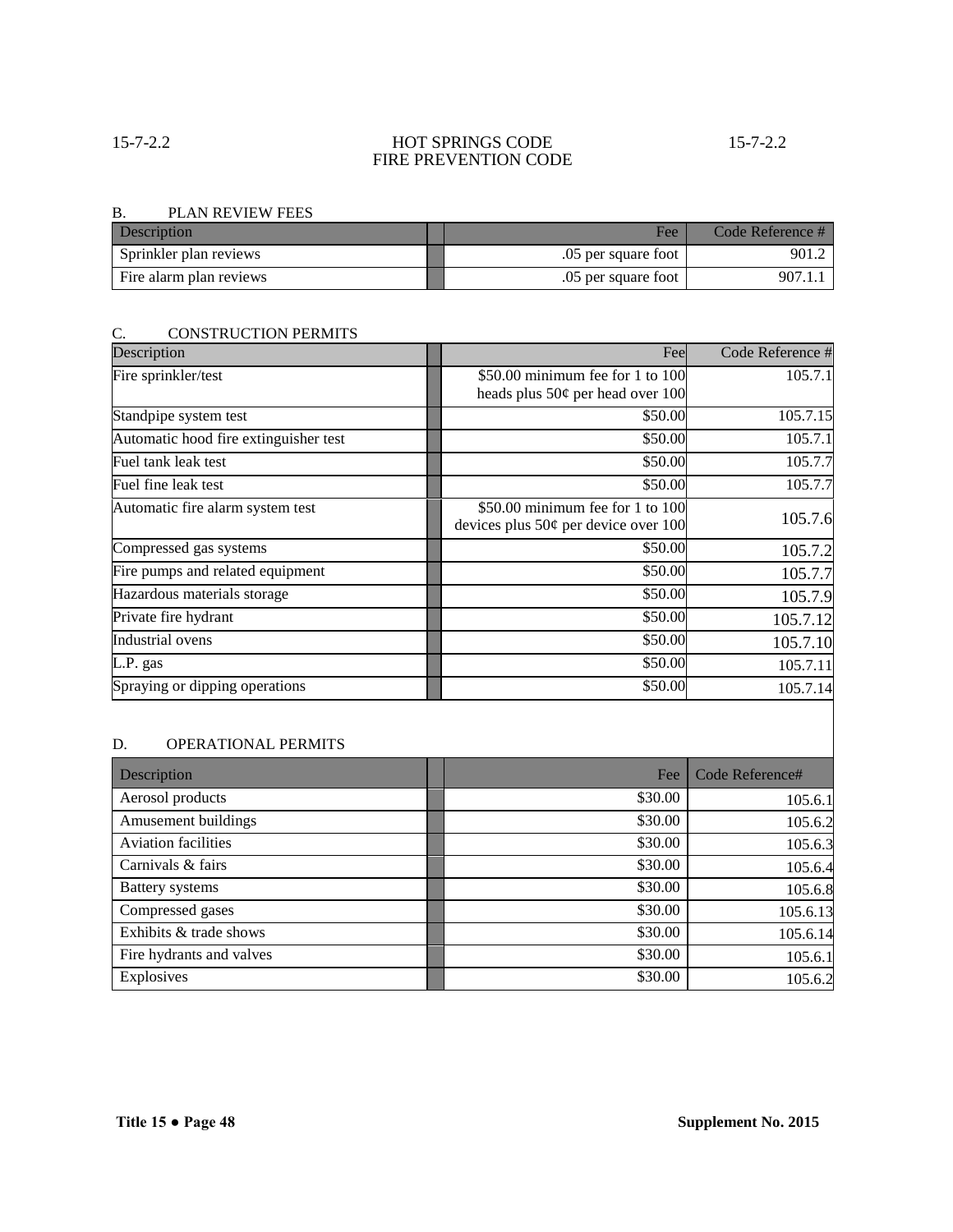## 15-7-2.2 HOT SPRINGS CODE 15-7-2.2 FIRE PREVENTION CODE

| \$30.00                                                  | 105.6.16 |  |  |
|----------------------------------------------------------|----------|--|--|
| \$30.00                                                  | 105.6.20 |  |  |
| \$30.00                                                  | 105.6.22 |  |  |
| \$30.00                                                  | 105.6.22 |  |  |
| \$30.00                                                  | 105.6.23 |  |  |
| \$30.00                                                  | 105.6.26 |  |  |
| \$25.00                                                  | 105.6.3  |  |  |
| \$30.00                                                  | 105.6.32 |  |  |
| \$100.00                                                 | 105.6.34 |  |  |
| \$30.00                                                  | 105.6.36 |  |  |
| \$30.00                                                  | 105.6.41 |  |  |
| \$30.00                                                  | 105.6.42 |  |  |
| \$30.00                                                  | 105.6.43 |  |  |
| \$30.00                                                  | 105.6.44 |  |  |
| \$30.00                                                  | 105.6.45 |  |  |
| \$30.00                                                  | 105.6.46 |  |  |
| REINSPECTION FEES WILL BE SAME AS INITIAL INSPECTION FEE |          |  |  |
|                                                          |          |  |  |

### D. OPERATIONAL PERMITS (continued)

### E. BURN PERMITS

Burn permits Twenty-Five Dollars (\$25.00)\*

\*Burn permits issued to private citizens for controlled burns at their primary residence shall be no charge.

(b) The fee schedule adopted by section (a) is hereby waived for government agencies and nonprofit organizations as evidenced by a tax exempt status from the Internal Revenue Service or the State of Arkansas.

**Editor's note** - §15-7-2.2 was adopted by Resolution but included in the Code of Ordinances due to its permanent nature. **Cross reference** - §15-1-9, Building and Construction Code Fee Waiver; §4-11-2, Permit issuance prohibited if indebted to city.

(Res. No. 6519, 3-5-2007))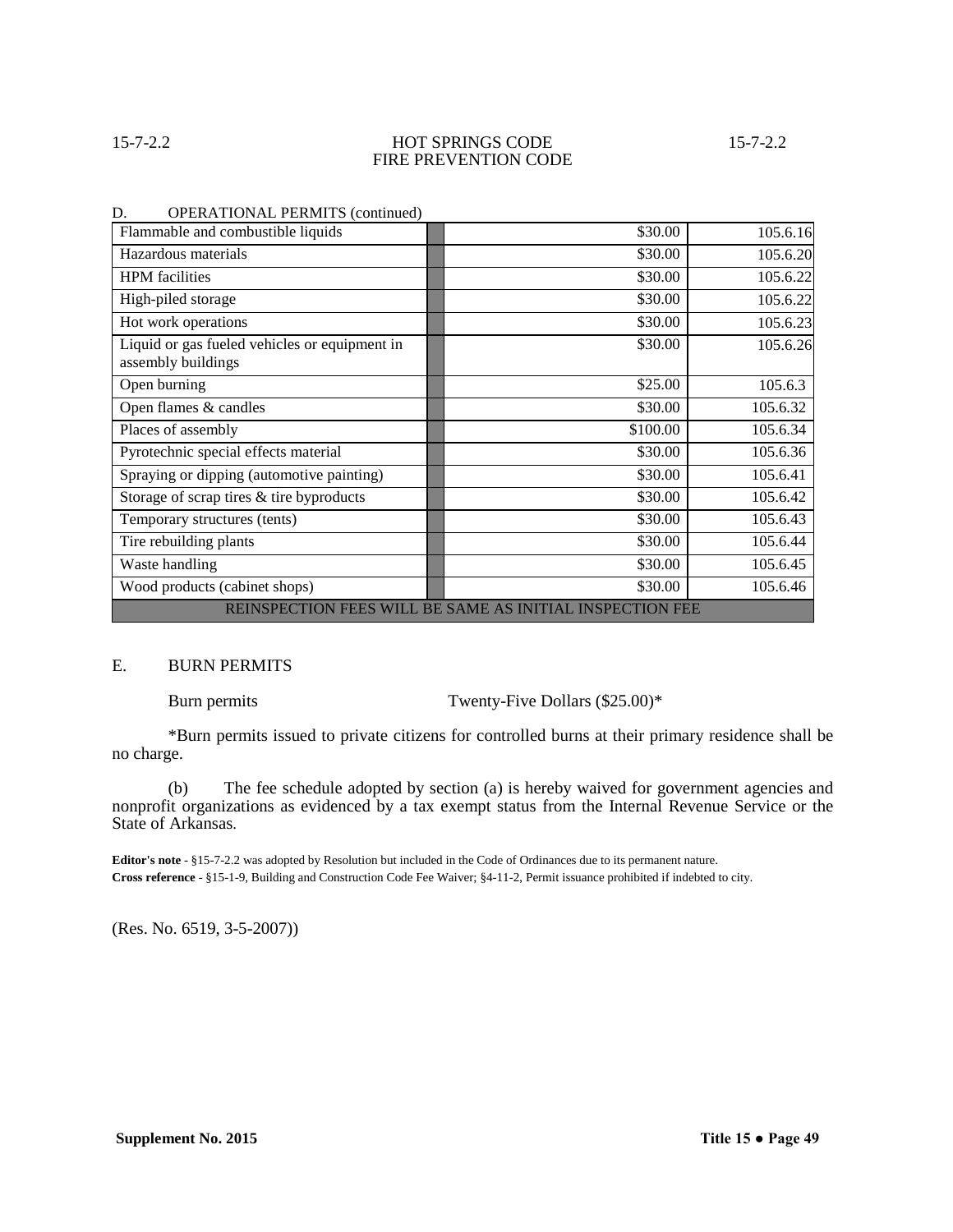## 15-7-3 HOT SPRINGS CODE 15-7-9 FIRE PREVENTION CODE

# ARTICLE III. FIREWORKS

Regulations regarding Retail Fireworks as associated with the Fire Prevention and Building Code for the City of Hot Springs are hereby adopted as follows:

## **15-7-3. Retail fireworks.**

## **15-7-3.1. Retail fireworks - Sales restrictions.**

The provisions of the Standard Fire Code as may now or hereafter be adopted and enforced by the city of Hot Springs pertaining to the retail sale of fireworks is hereby amended to permit the retail sale of fireworks under the following circumstances only:

- (a) Fireworks sales. Any provisions pertaining to the retail sale of fireworks is hereby amended to permit the retail sale of fireworks only to the extent provided by Ordinance No. 4691 adopted December 15, 1997.
- (b) Discharge of fireworks. The possession, sale and discharge of fireworks within the corporate limits of Hot Springs is prohibited except as may be permitted pursuant of the Arkansas Fire Prevention Code 2012 edition Chapter 56.
- (c) *Areas annexed prior to December 31, 1997.* The retail sale of fireworks (fireworks stands) are hereby permitted at 2600-2626 Albert Pike and at 4432 Central Avenue; provided, however, that no additional stands may be operated at either of these locations and that said stands shall be permitted only as long as they remain in operation by the original owner(s) as evidenced by issuance of the annual business license permit and actual operation during the appropriate seasons.
- (d) *Voluntary annexations after January 1, 1998.* The retail sale of fireworks is hereby permitted on any property voluntarily annexed into the city by petition of the property owner(s) after January 1, 1998; provided, however, that no additional stands may be operated following such annexation than were operated during the year immediately prior to said annexation; and that said stands shall be permitted only as long as they remain in operation by the original owner(s) as evidenced by issuance of the annual business license permit and actual operation during the appropriate seasons.
- (e) *Annexations by election.* Retail sale of fireworks shall be permitted within any area annexed to the city of Hot Springs by election after January  $\hat{1}$ , 1998, for one year from the effective date of said annexation. Under no circumstances shall the retail sale of fireworks be permitted in any such area for more than one year from the effective date of the annexation by election.

## **15-7-3.2. Fireworks sales occupation tax.**

Any retail fireworks establishments operating in accordance with the provisions of this ordinance shall pay the appropriate annual occupation tax and business license fee.

## **15-7-4--15-7-9. Reserved.**

**Cross reference-**Occupation tax schedule, § 5-3-9, subsector 9952. (Ord. No. 6049, §2,10-7-2014)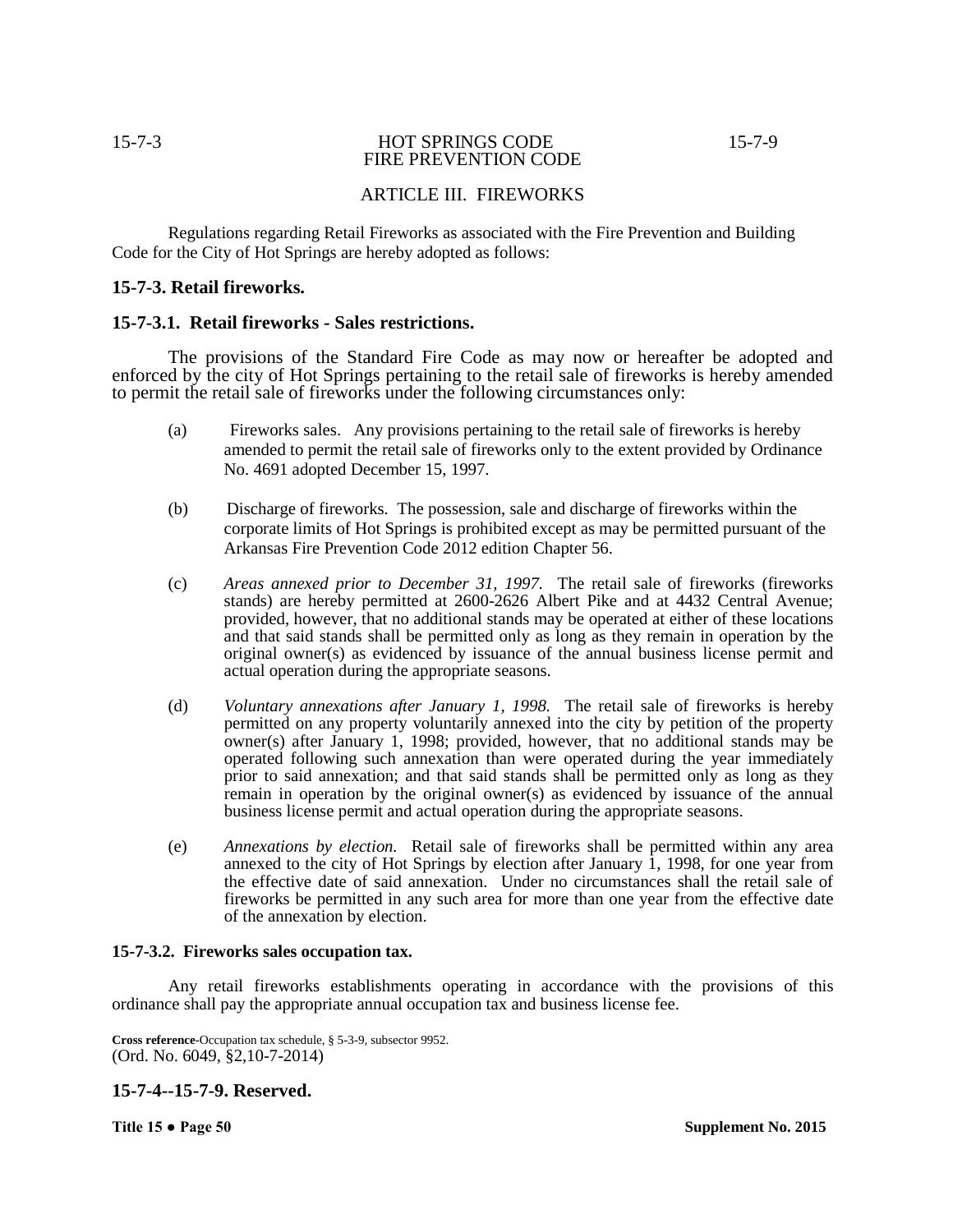## 15-7-10 HOT SPRINGS CODE 15-7-10 FIRE PREVENTION CODE

# ARTICLE IV. ENERGY STANDARDS

## **15-7-10. Arkansas energy code for new building construction.**

The 2014 Arkansas Energy Code for New Building Construction, as amended by the 2014 Arkansas Energy Code for New Building Construction, copies of which are attached to this ordinance, and made a part hereof, is hereby adopted. (Ord. No.6056, § 1, 12-16-2014)

**Editor's note**-The 2014 Arkansas Energy Code and the International Energy Conservation Code, 2003 Edition, as amended, are on file in the office of the city clerk and the code compliance department.